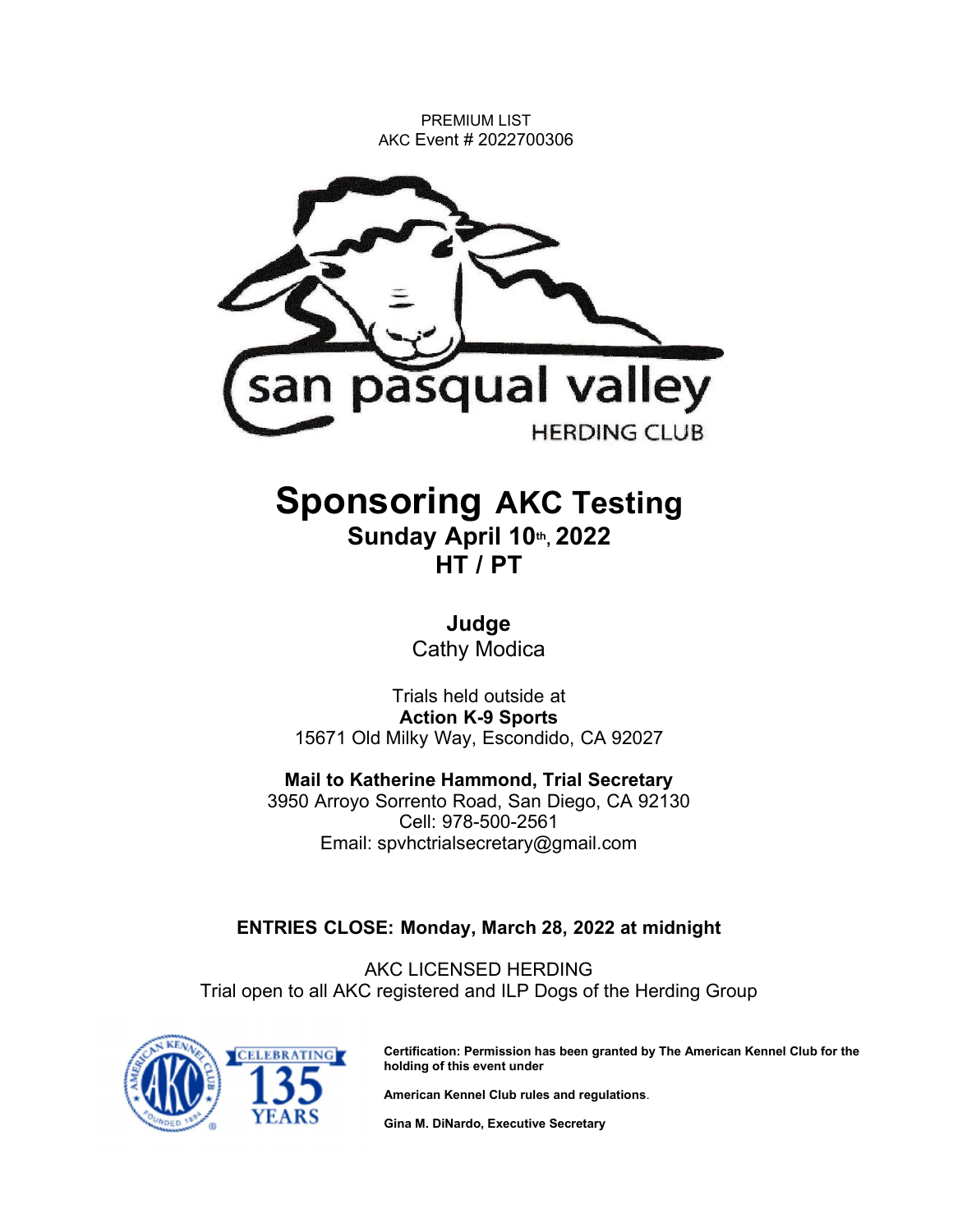## Club Officers

President: Terry Parrish, 15671 Old Milky Way, Escondido, CA 92027 Vice President: Barbara Easton, 1188 Hanson Way, Ramona, CA 92065 Treasurer: Jamie Dixon, 936 Sunset Drive, Vista, CA 92081 Secretary: Steven Kilgore, 778 Mountain View Place, El Cajon CA92021 Board Member at Large: Reegan Ray, 734 San Dieguito Dr., Encinitas, CA92024 Test/Trial Secretary: Katherine Hammond, 3950 Arroyo Sorrento Road, San Diego, CA, 92130

## Trial Chair

Chair: Terry Parrish (760) 739-8673 blazingbc@aol.com Livestock Manager: Blair Callicott

## Chair Committee Terry Parrish, Barbara Easton, Jamie Dixon, Steven Kilgore, Reegan Ray

Judging Assignment**s:** Entries limited to 50 runs per a Judge

Cathy Modica, Judge #ZF223 // Judging: HT & PT 10585 Paymaster Rd Valley Center, CA 92082 (760) 805-3791 cathyterv@aol.com

Livestock: Sheep, Crossbred Approximate value \$250.00 3 to 5 head for Trial Class Runs

Awards Offered by the San Pasqual Valley Herding Club

# Test Class

Qualifying Score …......……...………… Dark Green Ribbon New Title ……………………………. Purple, Green Rosette



Awards will be presented at the end of each day after trial is over. Winners must be present to accept awards, none will be mailed out or be available for pick up later.

## **Sponsorship**

To sponsor trophies/awards contact: Steve Kilgore at slkilgore111@gmail.com

General Ribbon Fund: \$20.00.

**Donations to General fund is always appreciated.**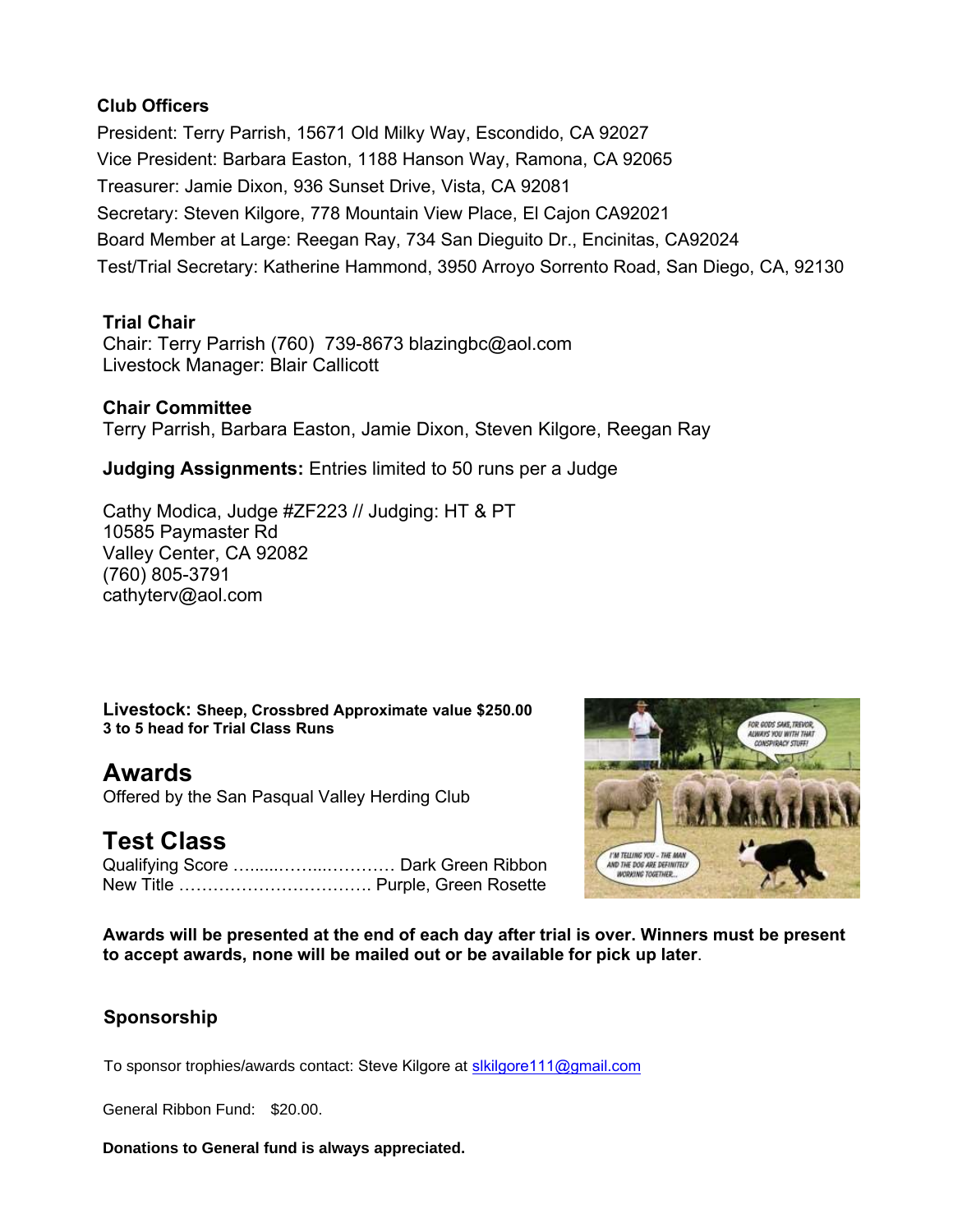## **ENTRY INFORMATION**

**ENTRIES CLOSE** at Secretary's office at midnight, Monday, March 28 2022. You can not make changes to your entry after the closing date.

**NOTE:** Entry is not complete until payment transaction is complete.

| <b>ENTRY FEE</b><br><b>INFORMATION</b> | <b>TESTING ENTRY FEES:</b><br>\$50.00 per entry, sheep.                                                                                                                                                                                                                                                                                                                                                                                                               |
|----------------------------------------|-----------------------------------------------------------------------------------------------------------------------------------------------------------------------------------------------------------------------------------------------------------------------------------------------------------------------------------------------------------------------------------------------------------------------------------------------------------------------|
| <b>ONLINE ENTRY</b>                    | <b>Online Entries HERE</b><br>Paypal payment email is dedicated todogs@yahoo.com<br>Remember to include the CODB Fee of \$2.00 per entry per event. This is<br><b>NON-REFUNDBALE</b><br>You may also complete the online entry and send a check to the Trial<br>Secretary.                                                                                                                                                                                            |
| <b>PAPER ENTRY</b>                     | Paper Entries and Agreement can be printed and filled out, then<br>mailed to: Katherine Hammond Trial Secretary, 3950 Arroyo Sorrento Road,<br>San Diego CA 92130<br>Entry forms must be signed. Please check entry form before mailing to<br>make sure it is legible and that all of the dog's titles are listed.<br>Entries sent via Express Mail must have the signature waived.<br>They can also be filled out, then emailed to:<br>spyhctrialsecretary@gmail.com |
| <b>PAPER ENTRY</b><br><b>PAYMENT</b>   | Checks must be payable to: SPVHC, Inc.<br>Mail Payment with Entry and Agreement to:<br><b>Katherine Hammond Trial Secretary:</b><br>3950 Arroyo Sorrento Road, San Diego CA 92130<br>OR send a Paypal payment to dedicated todogs@yahoo.com                                                                                                                                                                                                                           |
| <b>REFUNDS</b>                         | You WILL NOT receive a refund if you scratch your entry AFTER the closing<br>date or during the trialling period.<br>You WILL receive a refund if you scratch your entry BEFORE the closing<br>date.<br>You WILL receive a refund if you are placed on the waitlist and do not<br>compete.                                                                                                                                                                            |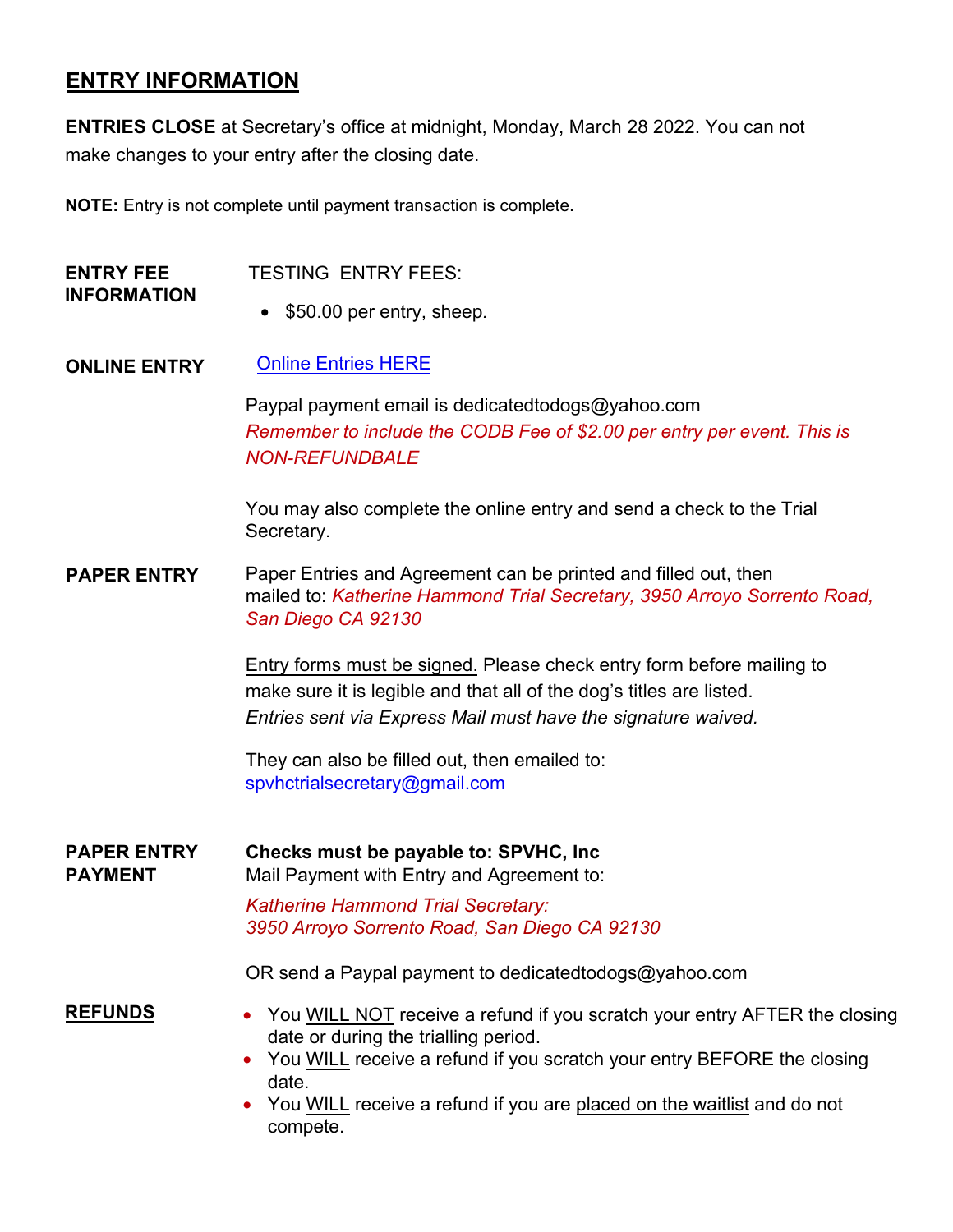# MUST BE SENT IN WITH ENTRY FORM

## AGREEMENT

I (we) acknowledge that the "Rules Applying to Registration and Dog Shows" and the "Rules for Herding Tests and Trials" have been made available to me (us) and that I (we) agree that the club holding this Herding Test or Trial has the right to refuse this entry for cause which the club shall deem to be sufficient. In consideration of the acceptance of this entry and of the holding of the Herding Test or Trial and of the opportunity to have the dog tested or judged and to win prize money, ribbons, or trophies, I (we) agree to hold this club, its' members, directors, governors, officers, agents, superintendents or show secretary and owner or lessor of the premises and any employees of the aforementioned parties harmless from any claim for loss or injury which may be alleged to have been caused directly or indirectly to any person or thing by the act of this dog while in or upon the Herding Test or Trial premises or grounds or near any entrance thereto, and I(we) personally assume all responsibility and liability for any such claim for damage or injury to the dog, whether such loss, disappearance, theft, damage or injury be caused or alleged to be caused by the negligence of the club or any of the parties aforementioned, or by the negligence of any other person, or any other causes.

I (we) hereby assume the sole responsibility for and agree to indemnify and save the aforementioned parties harmless from any and all loss and expense (including legal fees) by reason of the liability imposed by law upon any of the aforementioned parties for damage because of bodily injuries, including death at any time resulting there from, sustained by any person or persons, including myself (ourselves) or on account of damage to property, arising out of or in consequence of my (our) participation in the Herding Test or Trial, howsoever such injuries, death or damage to property may be caused, and whether or not the same may have been caused or may be alleged to have been caused by negligence of the aforementioned parties or any of their employees or agents, or any other persons.

I (we) will pay for any livestock injuries or replacement value in the event of death of any livestock by my (our) dog. In case of any injury to any stock caused by the dog entered, I (we) will assume total responsibility for any damage I (we) agree to pay the full market value of the injured animal in case of serious injury, or the veterinarian bill if the injury is slight.

I (WE) AGREE THAT ANY CAUSE OF ACTION, CONTROVERSY OR CLAIM ARISING OUT OF OR RELATED TO THE ENTRY, EXHIBITION OR ATTENDANCE AT THE EVENT BETWEEN THE AKC AND MYSELF (OURSELVES) OR AS TO THE CONSTRUCTION, INTERPRETATION AND EFFECT OF THIS AGREEMENT SHALL BE SETTLED BY ARBITRATION PURSUANT TO THE APPLICABLE RULES OF THE AMERICAN ARBITRATION ASSOCIATION. HOWEVER, PRIOR TO ARBITRATION ALL APPLICABLE AKC BYLAWS, RULES, REGULATIONS AND PROCEDURES MUST FIRST BE FOLLOWED AS SET FORTH IN THE AKC CHARTER AND BYLAWS, RULES, REGULATIONS, PUBLISHED POLICIES AND GUIDELINES.

Signature:

Single copies of the latest editions of the "Rules Applying to Registration and Dog Shows", the "Obedience Regulations" and the "Regulations for Herding Tests and Trials" may be obtained WITHOUT CHARGE from the AMERICAN KENNEL CLUB, 5580 Center view, Raleigh, NC 27606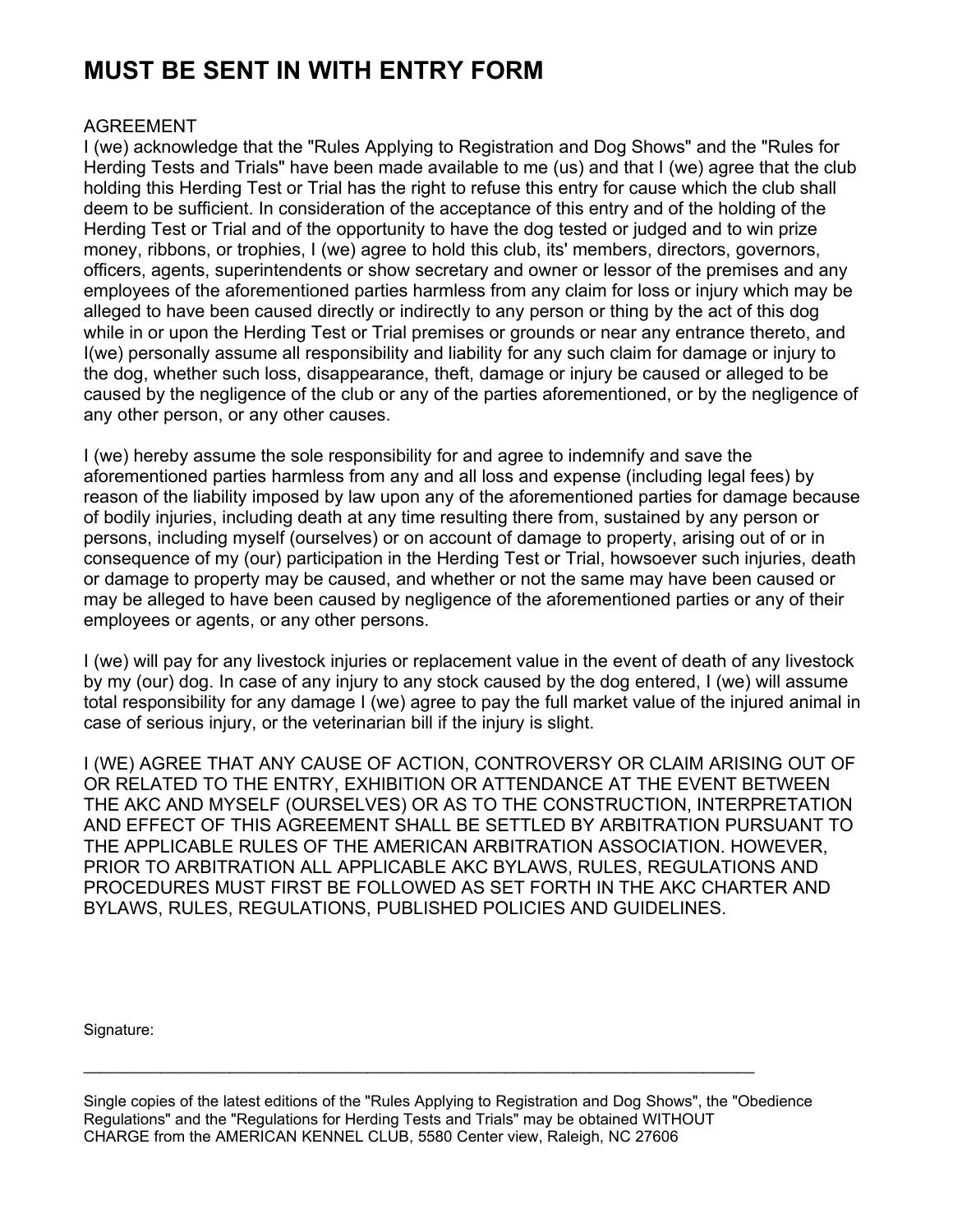## **Official American Kennel Club Entry Form SPVHC**

## AKC Licensed Herding Trials & Testing Action K9 Sports Event #2022700306 & 2022700307 Please remember to sign this form and the next page.

| Sunday, April 10,<br>2022 | Cathy Modica |            |      |  |  |
|---------------------------|--------------|------------|------|--|--|
| Tests                     | $HT$ $\Box$  |            |      |  |  |
|                           | PT $\square$ |            |      |  |  |
| Breed:                    |              | DOB:       | Sex: |  |  |
| <b>AKC Registered</b>     |              |            |      |  |  |
| Name:                     |              |            |      |  |  |
| AKC Registered #          |              | Call Name: |      |  |  |
| Breeder:                  |              |            |      |  |  |
| Sire:                     |              |            |      |  |  |
| Dam:                      |              |            |      |  |  |
| <b>Actual Owner:</b>      |              |            |      |  |  |
| Address:                  |              |            |      |  |  |
| City, State, Zip:         |              |            |      |  |  |
| Name of Handler (If       |              |            |      |  |  |
| not owner:                |              |            |      |  |  |
| Email:                    |              |            |      |  |  |
| Phone:                    |              |            |      |  |  |

I CERTIFY that I am the actual owner of the dog, or that I am the duly authorized agent of the actual owner whose name I have entered above. In consideration of the acceptance of this entry I (we) agree to abide by the Rules and Regulations of the American Kennel Club in effect at the time of the Herding Test/Trial and by any additional rules and regulations appearing in the premium list for this Herding Test/Trial or both, and further agree to be bound by the "Agreement" printed below on the following page of this entry form. I (we) certify and represent that the dog entered is not a hazard to persons or other dogs. This entry is submitted for acceptance on the foregoing representation and agreement.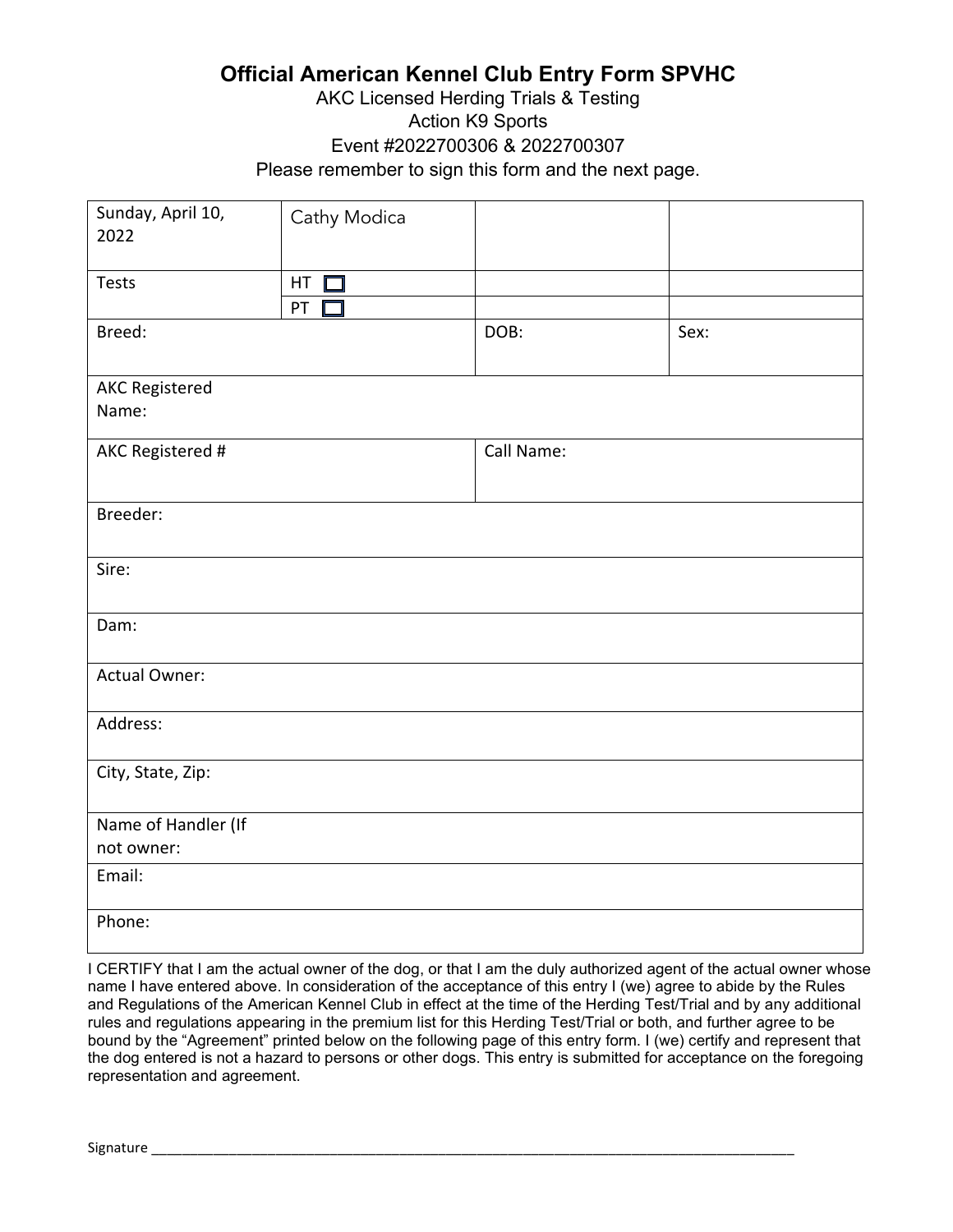## Action K9 Sports Disaster & Emergency Plan for People & Dogs

Cell and Landline phones available.

FIRE: Dial 911 All dogs should be crated or leashed securely, and owners/handlers must make sure that they, their dogs, and vehicles are out of driveways that Fire and Emergency vehicles would use for approach to the site of the fire. Escondido Fire Department responds at this site.

Forest Fire: All people and their secured dogs should immediately follow fire/emergency personnel evacuation directions and orders

Earthquake: Remain on the site with dogs secured. Use arenas for emergency animal housing if necessary. Use barn or house if safe. Wait for instructions via radio.

#### FOR ALL INJURIES:

First Aid Kit is at Trial Secretary's area

### INJURY OR HEALTH PROBLEM WITH A PERSON:

If injury is immediately life-threatening-- Dial 911 immediately for the emergency response team for the area. For serious, but not immediately life-threatening injury or illness Dial 442-281-5000 to alert Palomar Medical Center, 2185 Citracado Parkway, Escondido, CA 92029.

Proceed with victim to the hospital.

#### Driving Directions:

- Right on Old Milky Way.
- Right at stop sign onto Old San Pasqual.
- Left at light onto Hwy 78.
- Left at light on Valley Parkway.
- Go through downtown Escondido, past I-15.
- Right on Auto Park Way.
- Left at Citracado Parkway
- Palomar Medical Center on right.

#### INJURY TO DOG:

Alert the veterinarian on call 760-738-9600. Owner and dog should proceed to: Escondido Veterinary Urgent Care, 2525 S. Centre City Parkway, Escondido, CA 92025

#### Directions:

- Right onto Old Milky Way
- Right at stop sign onto Old San Pasqual
- Left at light onto 78
- Left onto 17th/Felicita
- Left at light onto S Escondido Blvd
- Left onto West Citracado Parkway Clinic on left.